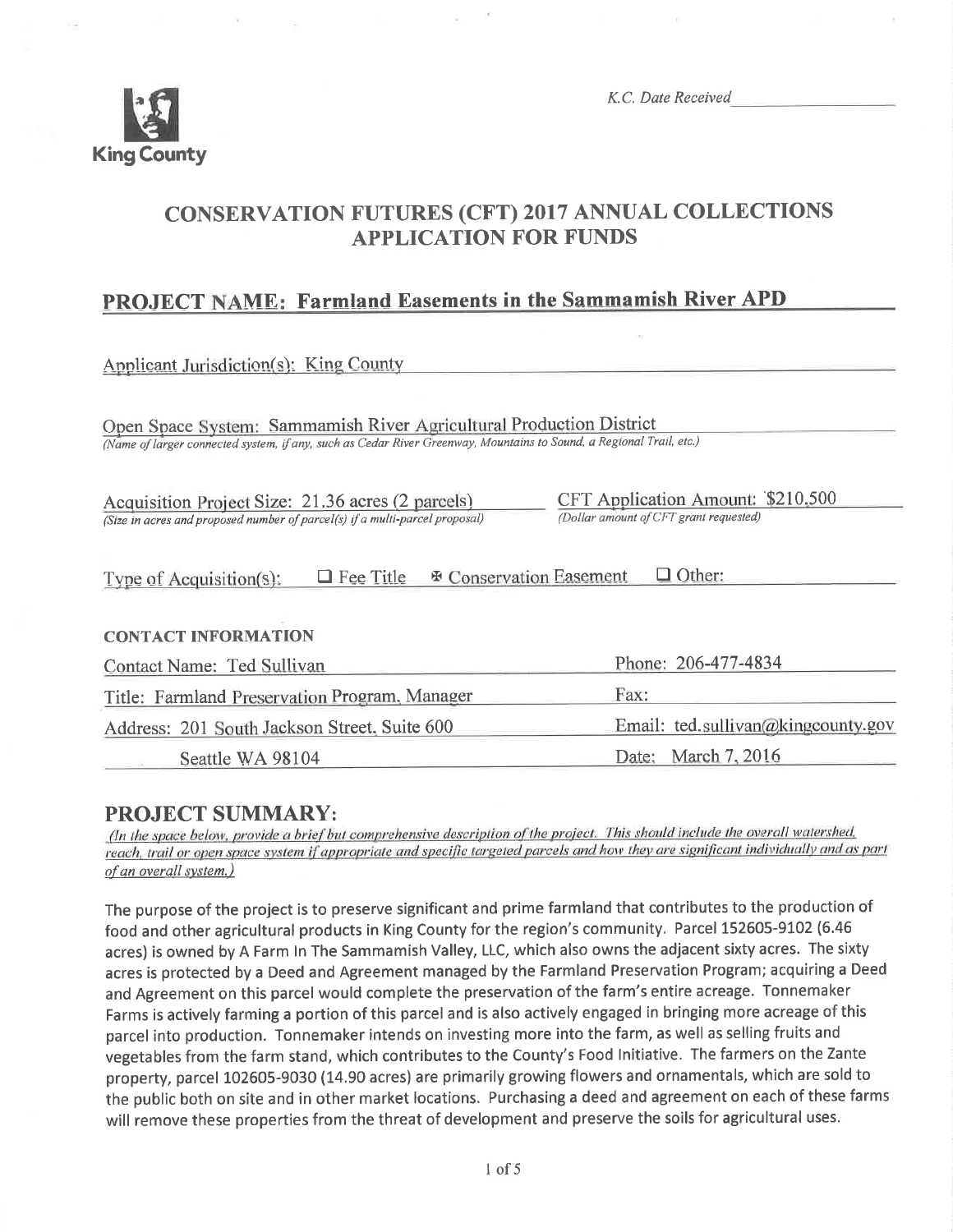#### 1. OPEN SPACE RESOURCES

Please review the attached evaluation criteria. For the **proposed acquisition parcel(s)**, please mark those criteria that apply and thoroughly, yet succinctly, describe in the space below how the proposed acquisition satisfies each marked criteria. Please clearly describe how these criteria might be met at a landscape level, and how they apply to individual parcels. If restoration is part of the plan, please briefly describe the current condition and the hoped for restored condition that is the goal of the acquisition.<br>  $\mathbf{A}$  A. Wildlife habitat or rare plant reserve  $\Box$  E. Historic/cultural resources

- $\mathbf{A}$ . Wildlife habitat or rare plant reserve  $\Box$  B. Salmon habitat and aquatic resources
- 
- 
- 
- 
- **the B.** Salmon habitat and aquatic resources **traches and E.** Urban passive-use natural area/greenbelt **E.** C. Scenic resources **traches C.** Park/open space or natural corridor additional
- $\overline{\text{A}}$  C. Scenic resources  $\Box$  G. Park/open space or natural corridor addition  $\Box$  D. Community separator  $\Box$  H. Passive recreation opportunity/unmet needs
	- $\Box$  H. Passive recreation opportunity/unmet needs

Wildlife habitat or rare plant reserve: Preserving this property through a farmland deed and agreement will ensure it remains as open space in perpetuity, which will protect valuable habitat and foraging for small mammals and birds, primarily hawks and other birds of prey. lncluded in the deed and agreement will be "potential restoration areas" if applicable. However, the primary focus of the proposal is to permanently protect farmland and encourage agricultural productivity.

Scenic resources: Scenically, these farm properties provide outstanding open space scenic opportunities associated with the Sammamish River Agricultural Production District. The agrarian activity and aesthetic contribution from the open space and agricultural use can be seen from various road arterials surrounding the APD and the adjacent Sammamish Valley Trail. The cities adjacent to the APD, Woodinville on the north and Redmond on the south, benefit from these scenic values, which includes contribution as economic drivers such as agritourism.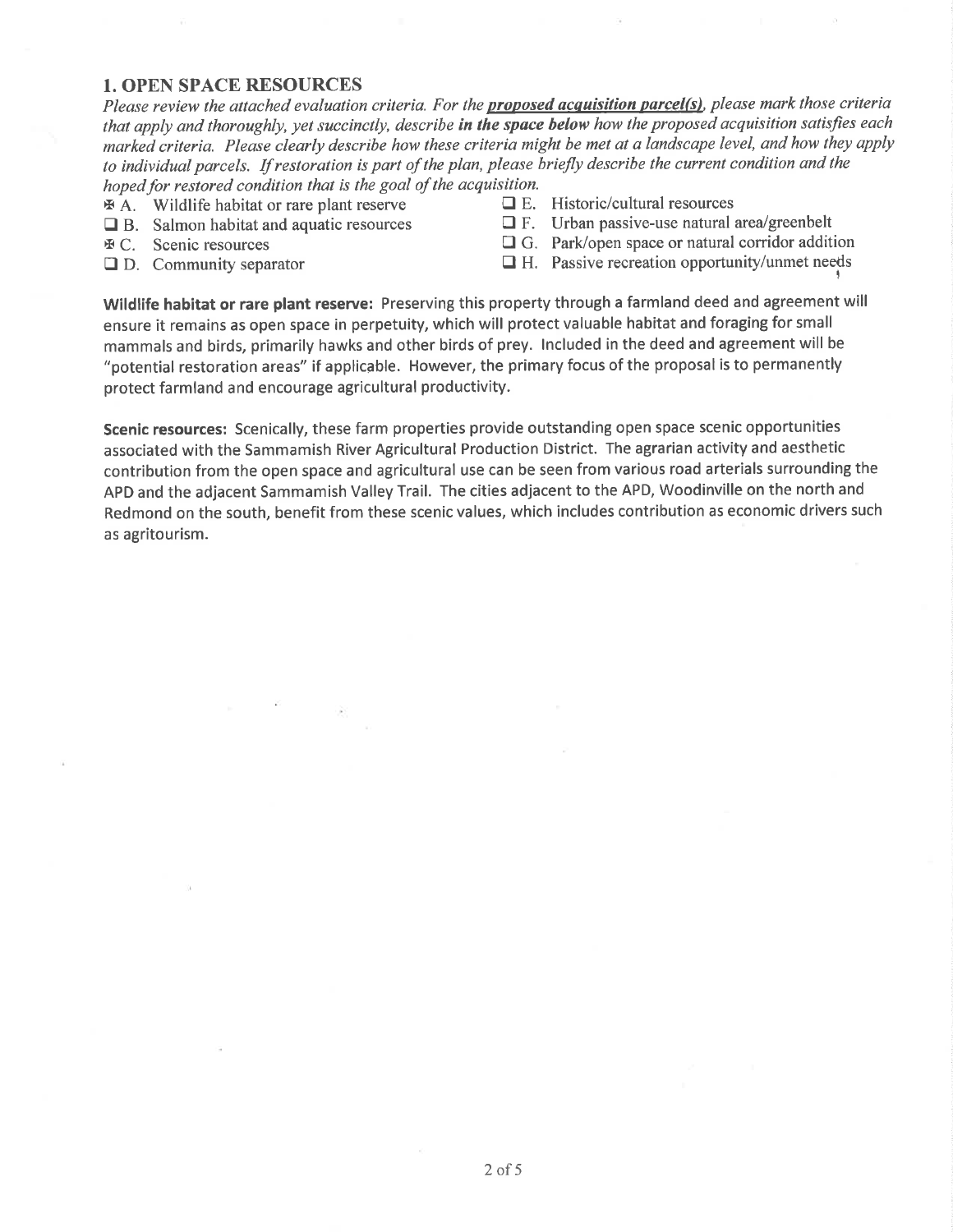#### 2. ADDITIONAL FACTORS

For the **proposed acquisition parcel(s)**, please mark all criteria that apply and thoroughly, yet succinctly, describe in the space below how the proposed acquisition satisfies each marked criteria.

- $\Box$  A. Educational/interpretive opportunity
- x B. Threat of loss of open space resources
- x C. Ownership complexity/wi I ling seller(s)/ownership interest proposed
- E D. Partnerships Describe any public or private partnerships that will enhance this project
- x E. Is the property identified in an adopted park, open space, comprehensive, or community plan?
- $\Box$  F. Transferable Development Credits (TDC) participation

Threat of loss of open space resources: ln 1959, there were approximately L00,000 acres of prime farmland in King County; however, by the late 1970's approximately half of these acres had been permanently converted to other uses. The inception of the Farmland Preservation Program (FPP) in 1979 and the implementation of a variety of County policies and initiatives since then have helped to greatly reduce the loss of farmland. However, by current estimates, the original 100,000 acres of prime farmland that existed in 1959 are now reduced to approximately 41,000 acres. Most of these prime farmlands are within the designated Agricultural Production Districts (APDs), but many, such as this farm, are outside of this resource protection designation. Purchasing the development rights allows the County to place covenants on the property which limit it to agriculture and open space uses. lt also removes the property's speculative value, thereby helping to ensure that the property will remain affordable and thus available for agriculture or open space uses.

The properties are located in an area of the county that is under high demand for development from wineries, specifically tasting rooms, which include wineries, but also breweries and distilleries. Placing these properties under a Farmland Preservation Program Deed and Agreement, which preserves the use of the soils will ensure no less than 95% of the property remains available for farming or open space.

Ownership complexity/willing seller(s)/ownership interest proposed: The A Farm ln The Sammamish Valley, LLC contacted Fpp staff with a desire to sell an easement and preserve the last remaining parcel of their farm' The Zante property has a long history of willingness to engage with the County, but ultimately not sell an easement. A local "angle investor'' is working toward acquisition of the Zante farm; this investor is interested in selling an easement to help with the cost and long term commitment of the property to farming and open space.

ls the property identified in an adopted park, open space, comprehensive, or community plan?: Yes, both properties are prime farmland located in a resource significant area, designated in the County's Comprehensive Plan as an Agricultural Production District.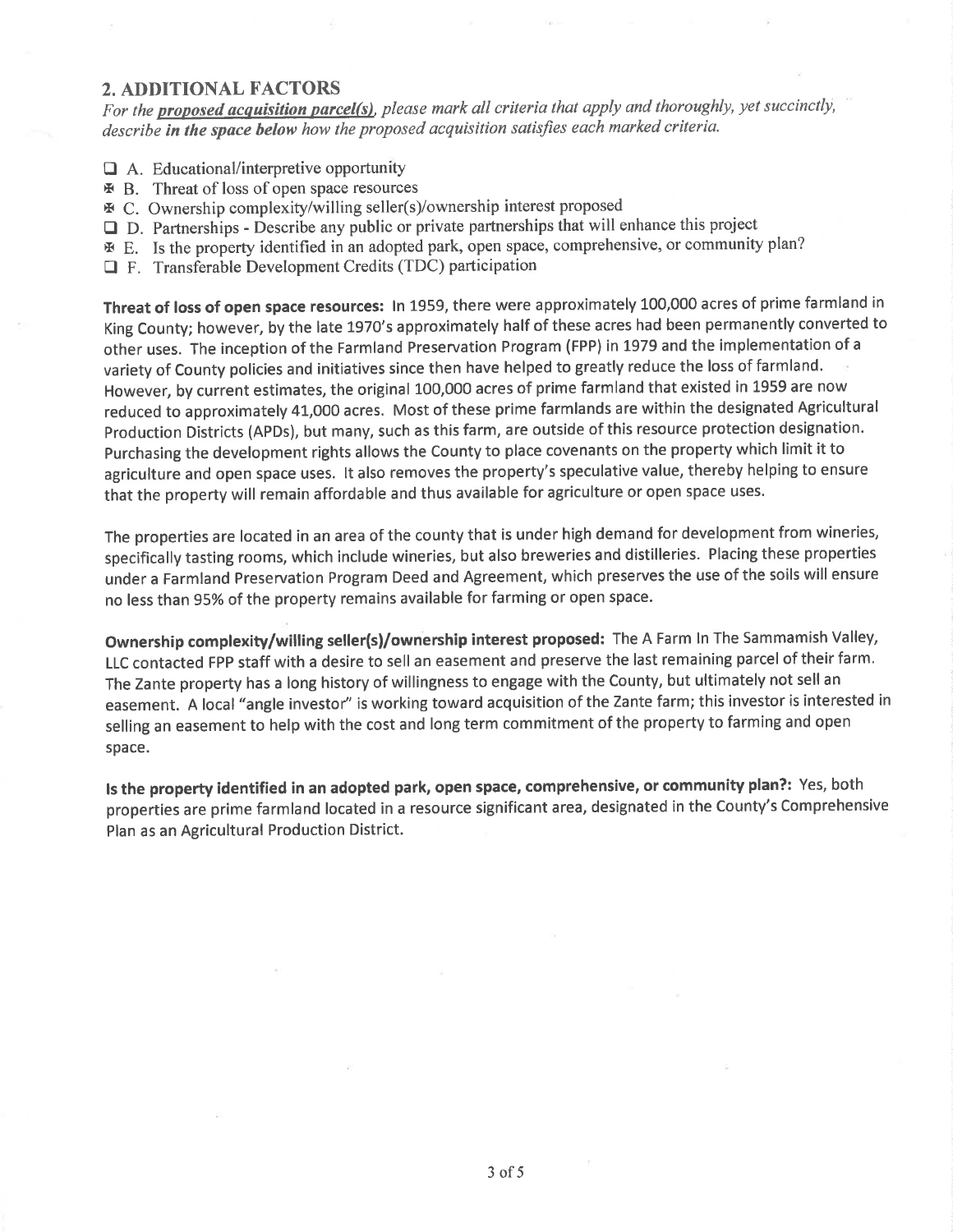#### 3. STEWARDSHIP AND MAINTENANCE

How will the property be stewarded and maintained? Does the property lend itself to volunteer stewardship opportunities? How will ongoing stewardship and maintenance efforts be funded?

Although the development rights are formally removed from a property, the remaining property interests are privately owned. FPP staff regularly monitors the properties to ensure that the owners are aware of the restrictive covenants that are on their property and are complying with them. Monitoring activities include site visits and meeting with the property owner as well as routinely driving by properties and checking aerial photographs of preserved properties. Site visits and meetings with property owners are generally done once every one to three years unless a situation warrants more frequent visits. lf a covenant violation is noted, staff informs the owner of the violation and work with them to resolve it. If such means of resolving a violation are unsuccessful, the County has the option of resolving it through litigation.

Funding for staff to monitor FPP properties and perform other program management activities is included as an expense item in the County's annual budget.

#### 4. PROJECT BUDGET

| <b>TOTAL CFT APPLICATION AMOUNT<sup>a</sup></b> | CFT: \$210,500 |
|-------------------------------------------------|----------------|
| <b>2) TOTAL PEL APPLICATION AMOUNT</b>          | PEL :          |

<sup>a</sup>Allowable CFT acquisition costs (Ordinance 14714): The disbursement of funds shall be made only for capital project expenditures that include costs of acquiring real property, including interests in real property, qnd the following costs; the cost of related relocation of eligible occupants, cost of appraisal, cost of appraisal review, costs of title insurance, closing costs, pro rata real estate taxes, recording fees, compensating tax, hazardous waste substances reports, directly related staff costs and related legal and administrative costs, but shall not include the cost of preparing applications þr conservation futures funds.

 ${}^b$ King County projects only, if applicable.

#### Estimation of property value:

Briefly note how land values have been estimated (i.e., appraisal, property tax assessment, asking price, letter of value or other means).

The King County Department of Assessments has appraised the A Farm ln The Sammamish Valley, LLC, land value at \$55L,OOO and the Zante land value at 5765,000. The estimated cost (5225,000 for A Farm, includes Deed and Agreement, as well as purchase of development right, and 5150,000 for Zante, which is only for the Deed and Agreement) is based on extrapolating costs for other farmland easement purchases that occurred in 2015. A formal appraisal will determined the "before" value of the property and the "after" value based on the Deed and Agreement language and the removal of the development right. The value of the easement and development right is the difference between the "before" and "after" values and provided the basis for the estimate shown below.

| <b>PROJECT COSTS</b>                                   | <b>ESTIMATED DOLLAR AMOUNT OR RANGE</b> |
|--------------------------------------------------------|-----------------------------------------|
| Total property interest value                          | \$375,000                               |
| Title and appraisal work                               | \$20,000                                |
| Closing, fees, taxes                                   | \$6,000                                 |
| Relocation                                             | <b>NA</b>                               |
| Hazardous waste reports                                | <b>NA</b>                               |
| Directly related staff, administration and legal costs | \$20,000                                |
| <b>Total Project Costs (CFT and other funds)</b>       | \$421,000                               |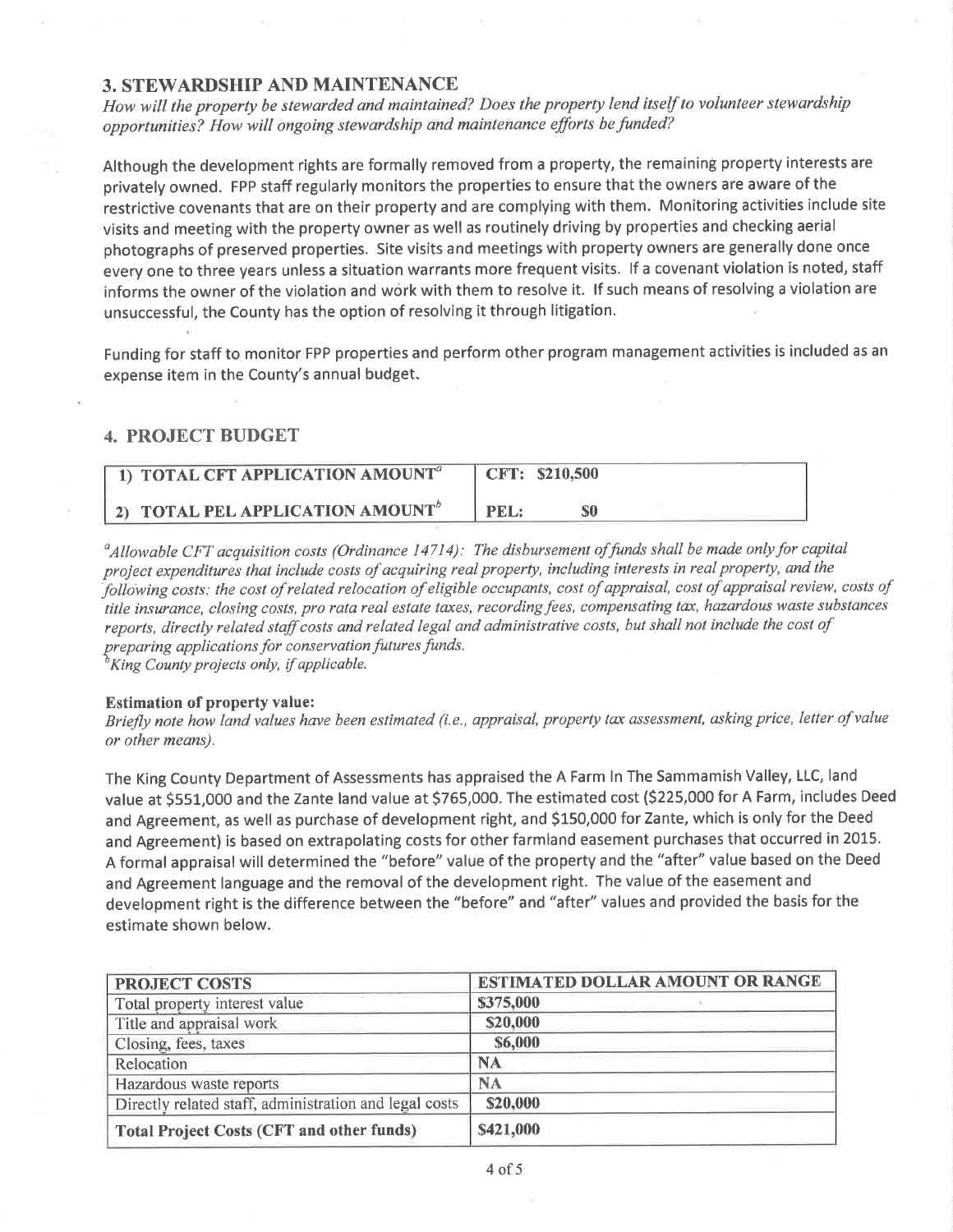| <b>MATCHING FUNDS: Existing Sources</b><br>(CFT can only provide a maximum of 50% of anticipated<br>project costs)<br>79' Bond | <b>DATE</b><br>(Expended or Committed)<br>Existing | <b>DOLLAR AMOUNT</b><br>(Expended or Committed)<br>\$210,500 |
|--------------------------------------------------------------------------------------------------------------------------------|----------------------------------------------------|--------------------------------------------------------------|
| <b>Total CFT Funds Previously Received</b><br><b>This Project</b>                                                              | <b>NA</b>                                          |                                                              |
| <b>Total Matching Funds and Past CFT Funds</b><br><b>Currently Identified</b>                                                  | <b>NA</b>                                          |                                                              |
| <b>Unidentified Remaining Match Need</b>                                                                                       | \$0.00                                             |                                                              |

#### Unidentified remaining match need: What funds are anticipated and what is the time frame?

Please briefly discuss how the unidentified remaining match need above will be met.

None needed or anticipated

### 5. IN-KIND CONTRIBUTIONS FROM PARTNERSHIPS

| <b>Brief Activity Description</b> | <b>Dollar Value of</b><br>In-kind<br><b>Contribution</b> | <b>Status</b><br>(Completed or Proposed) | <b>Activity Date Range</b><br>(Completion Date or Proposed<br>Completion Date) |
|-----------------------------------|----------------------------------------------------------|------------------------------------------|--------------------------------------------------------------------------------|
| NA                                |                                                          |                                          |                                                                                |
| <b>TOTAL</b>                      |                                                          |                                          |                                                                                |

## 6. ATTACHED MAPS (*Two maps are now required: 1*) site map and 2) general location map; you may also include one additional map, aerial photo or site photo)

8 1/2 x 11" maps are preferred, but 11 x 17" is acceptable if folded and hole-punched for insertion into a three-ring binder.

Site Map that shows the following:

- Each parcel proposed for acquisition in yellow or distinct shading and an indication of any parcel proposed for less than  $\bullet$ fee simple acquisition, such as a conservation easement;
- Location of any proposed development to the site such as parking, trails or other facilities;
- Location of any proposed site restoration;
- Existing adjacent public (local, state or federal) parks or open spaces labeled and shown in dark green or distinct shading.

Location Map that shows the following:

- Other permanently protected open spaces (private, non-profit, institutional, etc.) shown in light green or distinct shading;
- Major water courses such as creeks, rivers, lakes or wetlands;  $\bullet$
- Major roads, arterial roads or regional trails.
- Map scale: This map should show approximately a ten-mile radius around the proposed acquisition(s).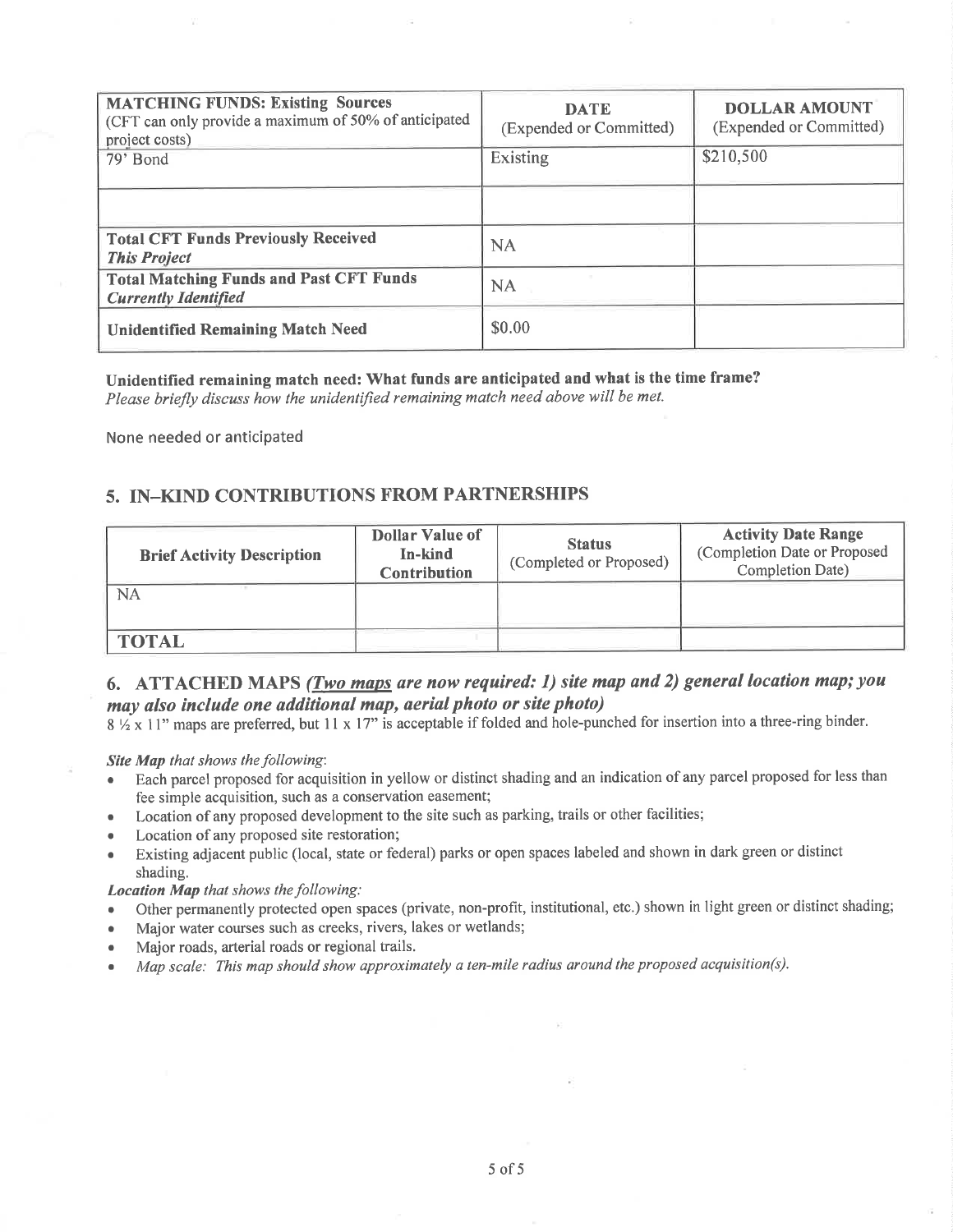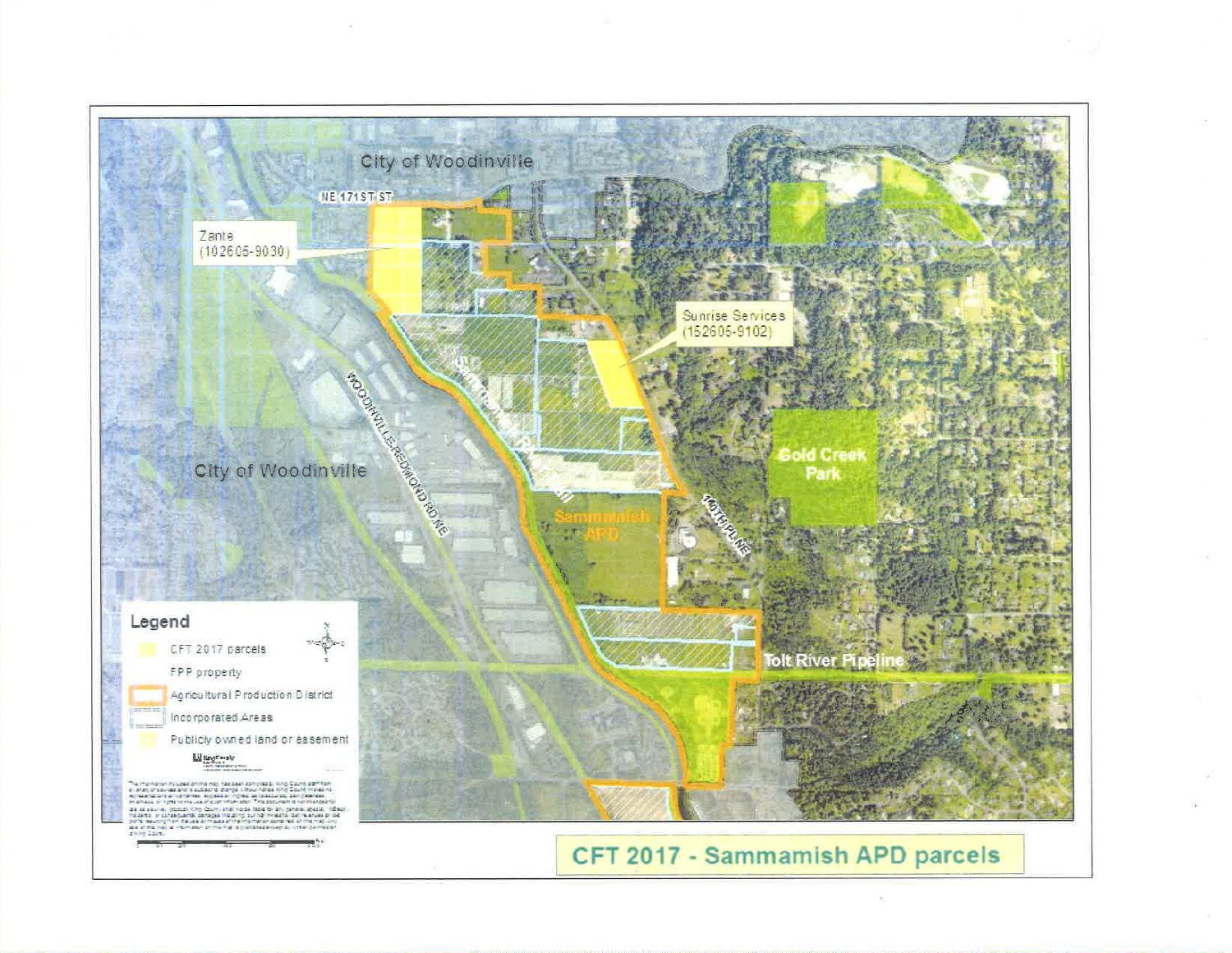